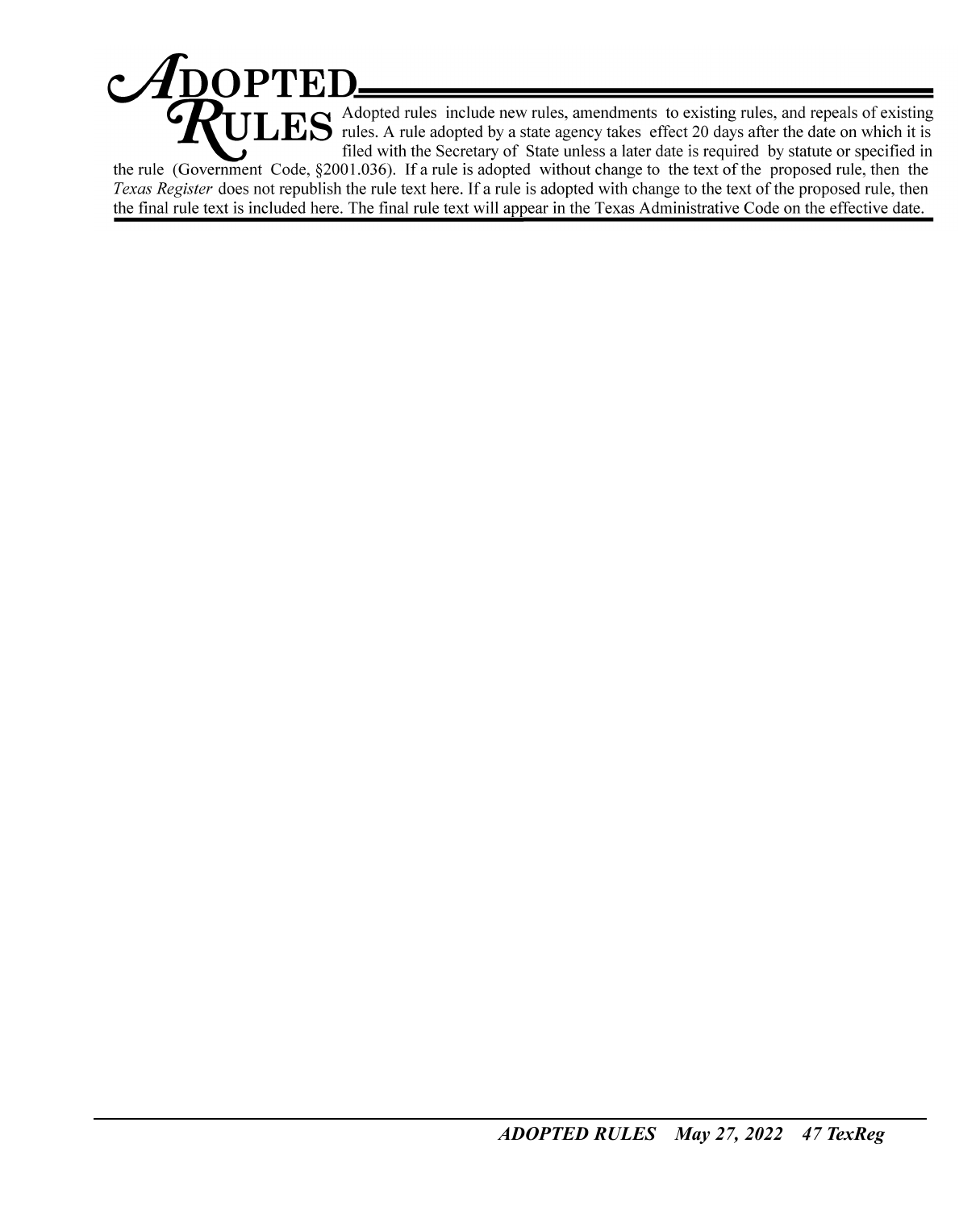Cristina De La Fuente-Valadez Director, Rulemaking Texas Education Agency Effective date: May 31, 2022 Proposal publication date: January 21, 2022 For further information, please call: (512) 475-1497

♦ ♦ ♦

# **TITLE 22. EXAMINING BOARDS**

## PART 5. STATE BOARD OF DENTAL EXAMINERS

## CHAPTER 108. PROFESSIONAL CONDUCT SUBCHAPTER A. PROFESSIONAL RESPONSIBILITY

### **22 TAC §108.7**

The State Board of Dental Examiners (Board) adopts this amendment to 22 TAC §108.7(3) - (4), concerning the minimum standard of care. The rule is adopted in accordance with House Bill 2056 of the 87th Texas Legislature, Regular Session (2021), and Chapter 111, Texas Occupations Code. The bill amended Chapter 111, Texas Occupations Code, which allows dental health professionals to provide teledentistry dental services to patients. The bill's intent is to eliminate barriers pertaining to access to care, and allow dental health professionals to treat patients without having an in-person visit if the standard of care is met. This adopted amendment changes §108.7(3) - (4) to allow for the provision of teledentistry dental services without requiring an in-person examination prior to providing the service as long as the dentist adheres to the standard of care. A dentist must ask the patient to come into the office for a physical examination if the diagnosis or treatment utilizing teledentistry is not adequate or consistent with the standard of care.

Paragraph (3) is adopted without changes to the proposed text as published in the March 11, 2022, issue of the *Texas Register* (47 TexReg 1174). Paragraph (4) is adopted with non-substantive changes to the proposed text as published in the March 11, 2022, issue of the *Texas Register* (47 TexReg 1174). The text of the rule will be republished.

The Board received public written comments regarding this rule from the following commenters: Align Technology (Align); American Teledentistry Association (ATDA); Dial Care; Dr. Clark Colville, DDS; Dr. Larry Tadlock, DDS; Dr. Peter, Vig, DDS; Senator Lois Kolkhorst; Smile Direct Club (Smile Direct); Texas Dental Association (TDA); and Tech Net.

The following is a summary of the comments and the Board's responses:

Align Technology provided a written comment in opposition of adoption of the rule as proposed. Align states a patient must receive at least an initial physical examination before undergoing orthodontic treatment, and requests that the Board change paragraph (4) to the following: "maintain and review a limited physical examination when a reasonable and prudent dentist would do so under the same or similar circumstances. At a minimum a limited physical examination should be renewed and updated annually. *A physical examination shall be performed prior to orthodontic treatment."*

Response: The Board's proposed amendment allows a dentist to provide teledentistry dental services without requiring an in-person examination prior to providing the service as long as the dentist adheres to the standard of care. No changes to this proposed rule were made as a result of the comment.

American Teledentistry Association (ATDA) provided a written comment in support of adoption of the rule as proposed. ATDA states the legislature was clear that no prior in-person examination should be required and that the standard of care should dictate how services are delivered. ATDA states that all dentists regardless of delivery method used is held to the same standard of care, which is now defined in this rule as what a reasonable and prudent dentist would do under the same or similar circumstances.

Response: The Board's proposed amendment allows a dentist to provide teledentistry dental services without requiring an in-person examination prior to providing the service as long as the dentist adheres to the standard of care. No changes to this proposed rule were made as a result of the comment.

Dial Care provided a written comment in support of adoption of the rule as proposed. Dial Care states that a reasonable and prudent dentist can decide whether and when an in-person examination is required. Dial Care states the proposed rule suggests an annual examination as a best practice, which leaves it to each dentist to determine using professional judgment whether an in-person examination should be performed.

Response: The Board's proposed amendment allows a dentist to provide teledentistry dental services without requiring an in-person examination prior to providing the service as long as the dentist adheres to the standard of care. No changes to this proposed rule were made as a result of the comment.

Dr. Clark Colville, DDS provided a written comment in opposition of adoption of the rule as proposed. He states initiating orthodontic treatment without a thorough physical evaluation combined with necessary high-quality diagnostic records can result in irreversible damage. He states the proposed amendment is vague in that it requires a dentist to perform a physical examination when a reasonable and prudent dentist would do so under the same or similar circumstances. He states a reasonable and prudent dentist would not initiate a clinical procedure that could cause irreversible damage without adequately assessing the hard and soft tissues in person.

Response: The Board's proposed amendment allows a dentist to provide teledentistry dental services without requiring an in-person examination prior to providing the service as long as the dentist adheres to the standard of care. No changes to this proposed rule were made as a result of the comment.

Dr. Larry Tadlock, DDS provided a written comment in opposition of adoption of the rule as proposed. He believes the proposed amendment removes the standard for an in-person examination, and as a consequence, the need to review appropriate patient diagnostic records prior to initiating orthodontic treatment. He states an in-person examination prior to initiating active tooth movement is critical to protect the health and safety of patients, and periodic visits beyond once a year are also required to protect patients.

Response: The Board's proposed amendment allows a dentist to provide teledentistry dental services without requiring an in-person examination prior to providing the service as long as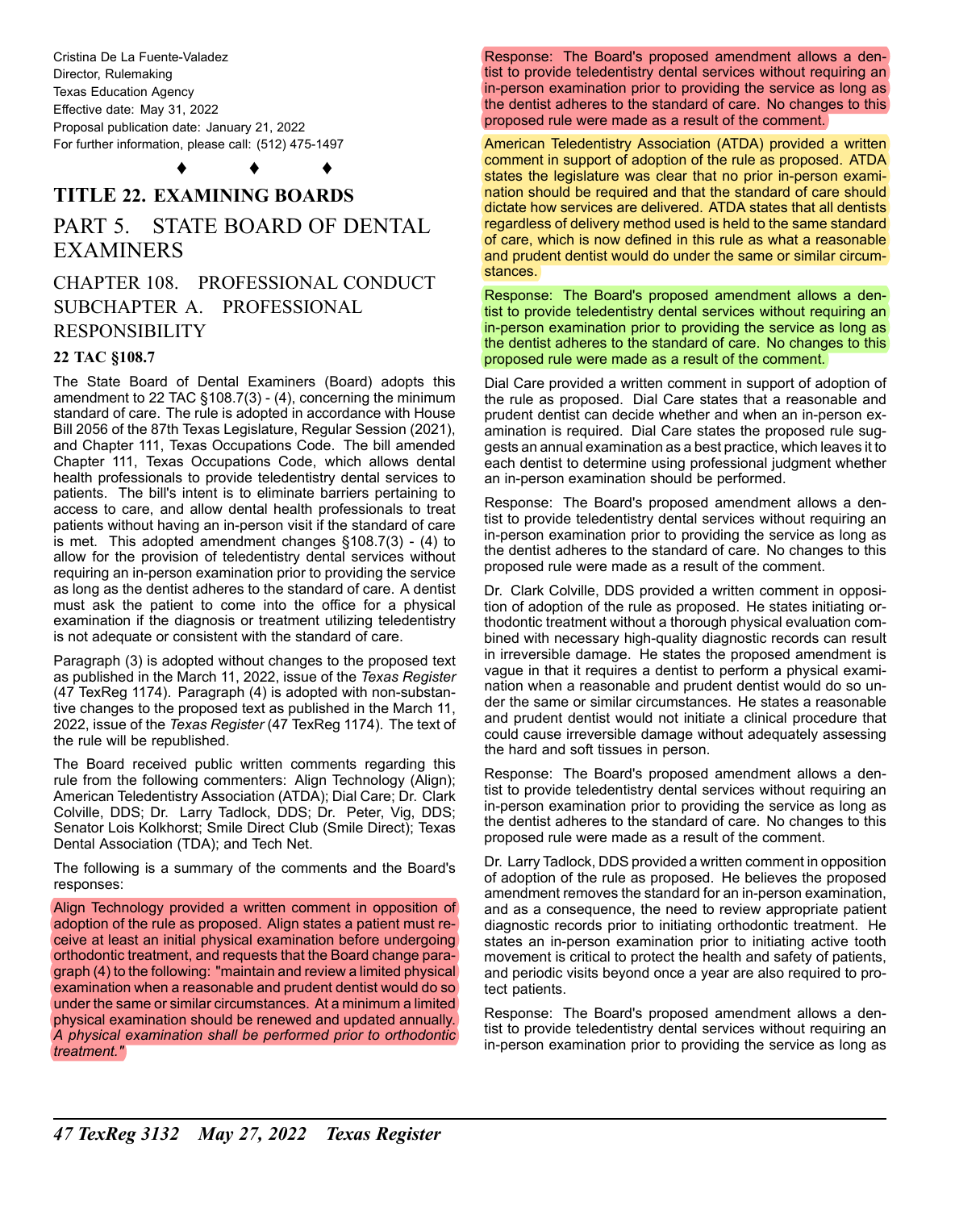the dentist adheres to the standard of care. No changes to this proposed rule were made as a result of the comment.

Dr. Peter, Vig, DDS provided a written comment in support of adoption of the rule as proposed. He states the proposed rule holds each licensee responsible for using professional discretion to select the technology appropriate to diagnose and sufficient to treat the patient for the condition as presented to meet the standard of care.

Response: The Board's proposed amendment allows a dentist to provide teledentistry dental services without requiring an in-person examination prior to providing the service as long as the dentist adheres to the standard of care. No changes to this proposed rule were made as a result of the comment.

Senator Lois Kolkhorst provided a written comment in opposition of adoption of the rule as proposed. She states evidence supports that the minimum standard of care for dental treatment requires an in-person physical examination before beginning orthodontic treatment, and effective orthodontic treatment cannot be provided by relying solely on photographs. She requests that the Board revise the rule to require an in-person examination before a patient begins orthodontic treatment, or prior to treatment for an irreversible dental procedure.

Response: The Board's proposed amendment allows a dentist to provide teledentistry dental services without requiring an in-person examination prior to providing the service as long as the dentist adheres to the standard of care. The Board declines to include rule language pertaining to an irreversible procedure because even some of the least complicated dental procedures could be considered irreversible. No changes to this proposed rule were made as a result of the comment.

Smile Direct Club (Smile Direct) provided a written comment in support of adoption of the rule as proposed. Smile Direct states the Board has made clear that the minimum standard of care for all practice of dentistry, including teledentistry, is the same and is consistent with that of a reasonable and prudent dentist under the same or similar circumstances. Smile Direct states removing language pertaining to the taking of blood pressure and pulse/heart rate measurements and replacing it with the limited physical examination when a reasonable and prudent dentist would do so is appropriate.

Response: The Board's proposed amendment allows a dentist to provide teledentistry dental services without requiring an in-person examination prior to providing the service as long as the dentist adheres to the standard of care. No changes to this proposed rule were made as a result of the comment.

Texas Dental Association (TDA) provided a written comment in opposition of adoption of the rule as proposed. TDA states that the limited physical examination is essential for a dentist to determine the relationship between a patient's overall health and oral health. TDA agrees that although it is infeasible to perform a limited physical examination of a patient at an initial teledentistry dental appointment, the accepted benchmark of care for dental patients is that dentists perform a limited physical examination of the patient at least annually. TDA requests that the Board change paragraph (4) to the following: "*perform* and review a limited physical examination when a reasonable and prudent dentist would do so under the same or similar circumstances. At a minimum, a limited physical examination *shall* be *performed* and reviewed annually."

Response: The Board's proposed amendment allows a dentist to provide teledentistry dental services without requiring an in-person examination prior to providing the service as long as the dentist adheres to the standard of care. As a result of the comment, the Board made the following changes to paragraph (4): "*perform* and review a limited physical examination when a reasonable and prudent dentist would do so under the same or similar circumstances. At a minimum, a limited physical examination should be *performed* and reviewed annually."

Tech Net provided a written comment in support of adoption of the rule as proposed. Tech Net states that the rule before the proposed amendment would have required an in-person examination prior to providing teledentistry dental services. TechNet states that the proposed amendment ensures access to oral healthcare.

Response: The Board's proposed amendment allows a dentist to provide teledentistry dental services without requiring an in-person examination prior to providing the service as long as the dentist adheres to the standard of care. No changes to this proposed rule were made as a result of the comment.

This rule is adopted under Texas Occupations Code §254.001(a), which gives the Board authority to adopt rules necessary to perform its duties and ensure compliance with state laws relating to the practice of dentistry to protect the public health and safety.

Legal counsel for the Board has reviewed the adopted rule and has found it to be within the Board's authority to adopt.

*§108.7. Minimum Standard of Care, General.* Each dentist shall:

(1) conduct his/her practice in a manner consistent with that of a reasonable and prudent dentist under the same or similar circumstances;

(2) maintain patient records that meet the requirements set forth in §108.8 of this title (relating to Records of the Dentist);

(3) obtain, maintain, and review an initial medical history. The medical history shall include, but shall not necessarily be limited to, known allergies to drugs, serious illness, current medications, previous hospitalizations and significant surgery, and a review of the physiologic systems obtained by patient history. A "check list," for consistency, may be utilized in obtaining information. The dentist shall review the medical history with the patient at any time a reasonable and prudent dentist would do so under the same or similar circumstances. At a minimum, a medical history should be reviewed and updated annually;

(4) perform and review a limited physical examination when a reasonable and prudent dentist would do so under the same or similar circumstances. At a minimum, a limited physical examination should be performed and reviewed annually;

(5) for office emergencies:

(A) maintain a positive pressure breathing apparatus including oxygen which shall be in working order;

(B) maintain other emergency equipment and/or currently dated drugs as a reasonable and prudent dentist with the same or similar training and experience under the same or similar circumstances would maintain;

(C) provide training to dental office personnel in emergency procedures which shall include, but not necessarily be limited to, basic cardiac life support, inspection and utilization of emergency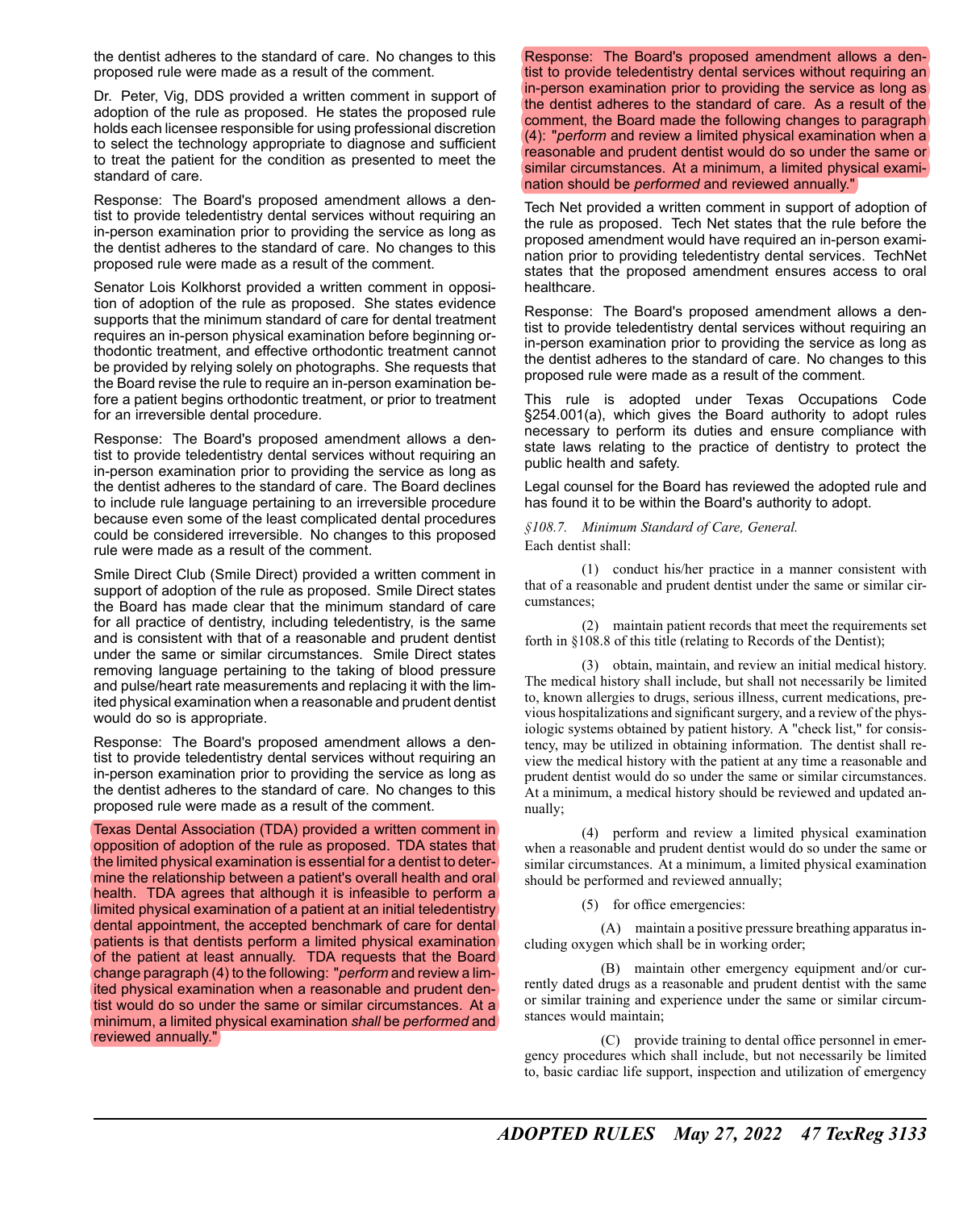equipment in the dental office, and office procedures to be followed in the event of an emergency as determined by a reasonable and prudent dentist under the same or similar circumstances; and

(D) shall adhere to generally accepted protocols and/or standards of care for management of complications and emergencies;

(6) successfully complete a current course in basic cardiopulmonary resuscitation given or approved by either the American Heart Association or the American Red Cross;

(7) maintain a written informed consent signed by the patient, or a parent or legal guardian of the patient, if the patient is a minor, or the patient has been adjudicated incompetent to manage the patient's personal affairs. A signed, written informed consent is required for all treatment plans and procedures where a reasonable possibility of complications from the treatment planned or a procedure exists, or the treatment plans and procedures involve risks or hazards that could influence a reasonable person in making a decision to give or withhold consent. Such consents must disclose any and all complications, risks and hazards;

(8) safeguard patients against avoidable infections as required by this chapter;

(9) not be negligent in the provision of dental services;

(10) use proper diligence in the dentist's practice;

(11) maintain a centralized inventory of drugs;

(12) report patient death or hospitalization as required by this chapter;

(13) abide by sanitation requirements as required by this chapter;

(14) abide by patient abandonment requirements as required by this chapter;

(15) abide by requirements concerning notification of discontinuance of practice as required by this chapter; and

(16) hold a Level 1 permit (Minimal Sedation permit) issued by the Board before prescribing and/or administering Halcion (triazolam), and should administer Halcion (triazolam) in an in-office setting.

The agency certifies that legal counsel has reviewed the adoption and found it to be a valid exercise of the agency's legal authority.

Filed with the Office of the Secretary of State on May 13, 2022.

TRD-202201874 Lauren Studdard General Counsel State Board of Dental Examiners Effective date: June 2, 2022 Proposal publication date: March 11, 2022 For further information, please call: (512) 305-8910

♦ ♦ ♦

#### **22 TAC §180.16**

The State Board of Dental Examiners (Board) adopts new rule 22 TAC §108.16, concerning teledentistry. The adopted rule pertains to standards for the provision of teledentistry dental services as set out in House Bill 2056 of the 87th Texas Legislature, Regular Session (2021), and Chapter 111, Texas Occupations Code. This new rule is adopted with no changes to the proposed text as published in the March 11, 2022 issue of the *Texas Register* (47 TexReg 1176), and will not be republished.

This rule was initially published in the November 12, 2021 issue of the *Texas Register.* During the public comment period, the Board received several stakeholder comments pertaining to the reference of §108.7 in §108.16(e)(2)(A). As a result of stakeholder feedback, the Board voted to amend §108.7, and also voted to re-propose this rule with no changes. Both rules were published in the March 11, 2022 issue of the *Texas Register.*

The Board received public written comments regarding this rule from the following commenters: Align Technology (Align); American Association of Orthodontists (AAO); American Teledentistry Association (ATDA); American Telemedicine Association (ATA); Byte; Coalition of Texans with Disabilities (CTD); Dial Care; Dr. Clark Colville, DDS; Dr. Larry Tadlock, DDS; Dr. Peter, Vig, DDS; Dr. Rhonda Stokley, DDS; Representative Stephanie Klick; Senator Charles Perry; Senator Lois Kolkhorst; Smile Direct Club (Smile Direct); Smile Doctors; Tech Net; Texas Academy of Pediatric Dentistry (TAPD); Texas Association of Business (TAB); Texas Association of Orthodontists (TAO); Texas Conservative Coalition Research Institute (TCCRI); Texas Dental Association (TDA); Texas e-Health Alliance; Texas Public Policy Foundation (TPPF); and United Spinal Association.

The following is a summary of the comments and the Board's responses:

Align Technology (Align) provided a written comment in opposition of adoption of the rule as proposed. Subsection (e)(2)(A) of this rule refers to §108.7, but Align disagrees with the proposed amendment to §108.7(4) regarding a limited physical examination. The proposed amendment to §108.7(4) will require a dentist to perform a limited physical examination when a reasonable and prudent dentist would do so under the same or similar circumstances. Align states a patient must receive at least an initial physical examination before undergoing orthodontic treatment, and requests that the Board revise this rule to reflect that a physical examination is required prior to orthodontic treatment.

Response: The Board's proposed amendment to §108.7 allows a dentist to provide teledentistry dental services without requiring an in-person examination prior to providing the service as long as the dentist adheres to the standard of care. No changes to this proposed rule were made as a result of the comment.

American Association of Orthodontists (AAO) provided a written comment in opposition of adoption of the rule as initially proposed in the November 12, 2021 issue of the *Texas Register.* Subsection (e)(2)(A) of this rule refers to §108.7, but AAO disagrees with the proposed amendment to §108.7(4) regarding a limited physical examination. The proposed amendment to §108.7(4) will require a dentist to perform a limited physical examination when a reasonable and prudent dentist would do so under the same or similar circumstances. AAO requests that the Board revise the rule to require dentists to perform a physical examination on a patient prior to performing an irreversible dental procedure. AAO is also concerned that subsection (c) does not clearly indicate what is expected from licensees and requests further details regarding the rule's prevention of fraud and abuse.

Response: The Board's proposed amendment to §108.7 allows a dentist to provide teledentistry dental services without requiring an in-person examination prior to providing the service as long as the dentist adheres to the standard of care. The Board declines to include rule language pertaining to an irreversible procedure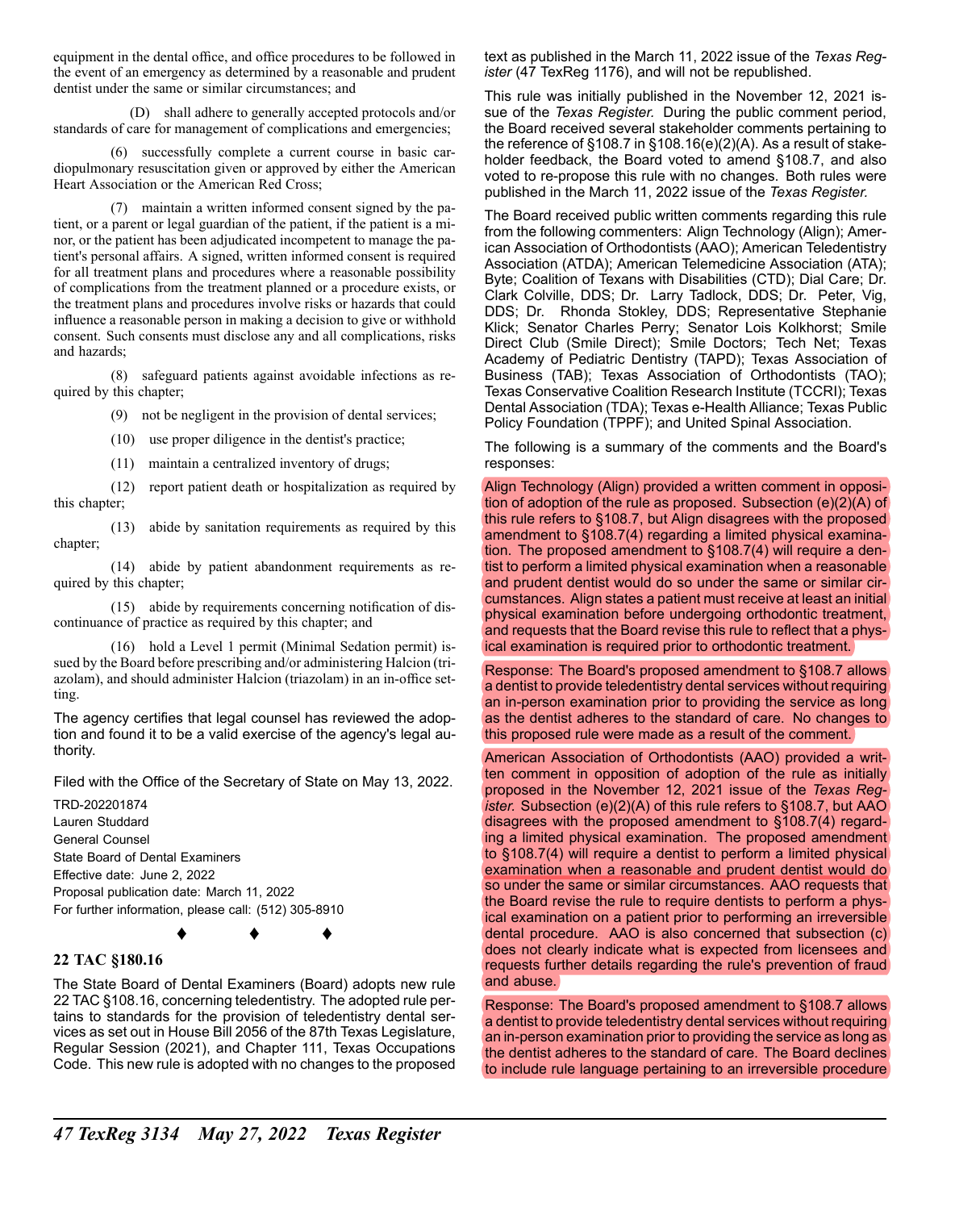because even some of the least complicated dental procedures could be considered irreversible. Subsection (c) of this rule requires dentists to adopt protocols to prevent fraud and abuse through the use of teledentistry dental services. In accordance with §108.9(6), dentists are required to comply with all laws relating to the regulation of dentists, which includes applicable laws pertaining to fraud and abuse. No changes to this proposed rule were made as a result of the comment.

American Teledentistry Association (ATDA) provided a written comment in support of adoption of the rule as proposed. ATDA agrees with subsection (e)(2)(A) of this rule because of the proposed amendment to §108.7(4), which will require a dentist to perform a limited physical examination when a reasonable and prudent dentist would do so under the same or similar circumstances.

Response: The Board's proposed amendment to §108.7 allows a dentist to provide teledentistry dental services without requiring an in-person examination prior to providing the service as long as the dentist adheres to the standard of care. No changes to this proposed rule were made as a result of the comment.

American Telemedicine Association (ATA) provided a written comment in opposition of adoption of the rule as initially proposed in the November 12, 2021 issue of the *Texas Register.* ATA states the reference to §108.7 in subsection (e)(2)(A) of this rule requires an in-person examination of the patient before the dentist can perform teledentistry dental services. ATA requests that the Board revise the rule to clarify that dentists are not required to perform an in-person examination prior to providing teledentistry dental services.

Response: The Board's proposed amendment to §108.7 allows a dentist to provide teledentistry dental services without requiring an in-person examination prior to providing the service as long as the dentist adheres to the standard of care. No changes to this proposed rule were made as a result of the comment.

Byte provided a written comment in opposition of adoption of the rule as initially proposed in the November 12, 2021 issue of the *Texas Register.* Byte states that the reference to §108.7 in subsection (e)(2)(A) of this rule requires an in-person visit by requiring dentists to perform a physical examination for all dental patients. Byte requests that the Board revise the rule to clarify that dentists are not required to perform an in-person examination prior to providing teledentistry dental services.

Response: The Board's proposed amendment to §108.7 allows a dentist to provide teledentistry dental services without requiring an in-person examination prior to providing the service as long as the dentist adheres to the standard of care. No changes to this proposed rule were made as a result of the comment.

Coalition of Texans with Disabilities (CTD) provided a written comment in opposition of adoption of the rule as initially proposed in the November 12, 2021 issue of the *Texas Register.*

CTD states that teledentistry may be used to establish a doctor-patient relationship, and has the added benefit of allowing practitioners to plan and prepare an accommodation for a person's disability prior to being seen in the office. CDT states that the rule will restrict the ability of providers to use technologies to deliver high-quality dental care, and requests that the Board reconsider the reference in this rule that requires an in-person office visit prior to teledentistry services.

Response: The Board's proposed amendment to §108.7 allows a dentist to provide teledentistry dental services without requiring an in-person examination prior to providing the service as long as the dentist adheres to the standard of care. No changes to this proposed rule were made as a result of the comment.

Dial Care provided a written comment in support of adoption of the rule as proposed. Dial Care agrees with subsection (e)(2)(A) of this rule because of the proposed amendment to §108.7(4), which will allow dentists to use their professional judgment to determine whether and when a limited physical examination is required.

Response: The Board's proposed amendment to §108.7 allows a dentist to provide teledentistry dental services without requiring an in-person examination prior to providing the service as long as the dentist adheres to the standard of care. No changes to this proposed rule were made as a result of the comment.

Dr. Clark Colville, DDS provided a written comment in opposition of adoption of the rule as proposed. He states initiating orthodontic treatment without a thorough physical evaluation combined with necessary high-quality diagnostic records can result in irreversible damage. He states the proposed amendment to §108.7 is vague in that it requires a dentist to perform a physical examination when a reasonable and prudent dentist would do so under the same or similar circumstances. He states the Board's recordkeeping requirements in §108.8 cannot be met if a dentist performs teledentistry dental services in accordance with subsection (e)(2)(C) of this rule because dentists are required to document a written review a patient's medical history and limited physical examination, and document the findings of a tactile and visual examination of the soft and hard tissues of the oral cavity.

Response: The Board's proposed amendment to §108.7 allows a dentist to provide teledentistry dental services without requiring an in-person examination prior to providing the service as long as the dentist adheres to the standard of care. The Board disagrees that §108.8 cannot be met. If a dentist does not record a review of a patient's medical history and limited physical examination, or does not record findings of a tactile and visual examination, then §108.8(c)(12) requires a dentist to record why those items are missing. In other words, §108.8 can be met when certain required items are missing as long as a dentist provides an adequate explanation why the required items are missing. No changes to this proposed rule were made as a result of the comment.

Dr. Larry Tadlock, DDS provided a written comment in opposition of adoption of the rule as proposed. Subsection (e)(2)(A) of this rule refers to §108.7, but Dr. Tadlock disagrees with the proposed amendment to §108.7(4) regarding a limited physical examination. The proposed amendment to §108.7(4) will require a dentist to perform a limited physical examination when a reasonable and prudent dentist would do so under the same or similar circumstances. Dr. Tadlock states that an in-person examination prior to initiating active tooth movement is critical to protect the health and safety of patients.

Response: The Board's proposed amendment to §108.7 allows a dentist to provide teledentistry dental services without requiring an in-person examination prior to providing the service as long as the dentist adheres to the standard of care. No changes to this proposed rule were made as a result of the comment.

Dr. Peter, Vig, DDS provided a written comment in support of adoption of the rule as proposed. He agrees with the re-publication of this rule in the March 11, 2022 issue of the *Texas Register* in that it amends provisions of the cross referenced §108.7 to be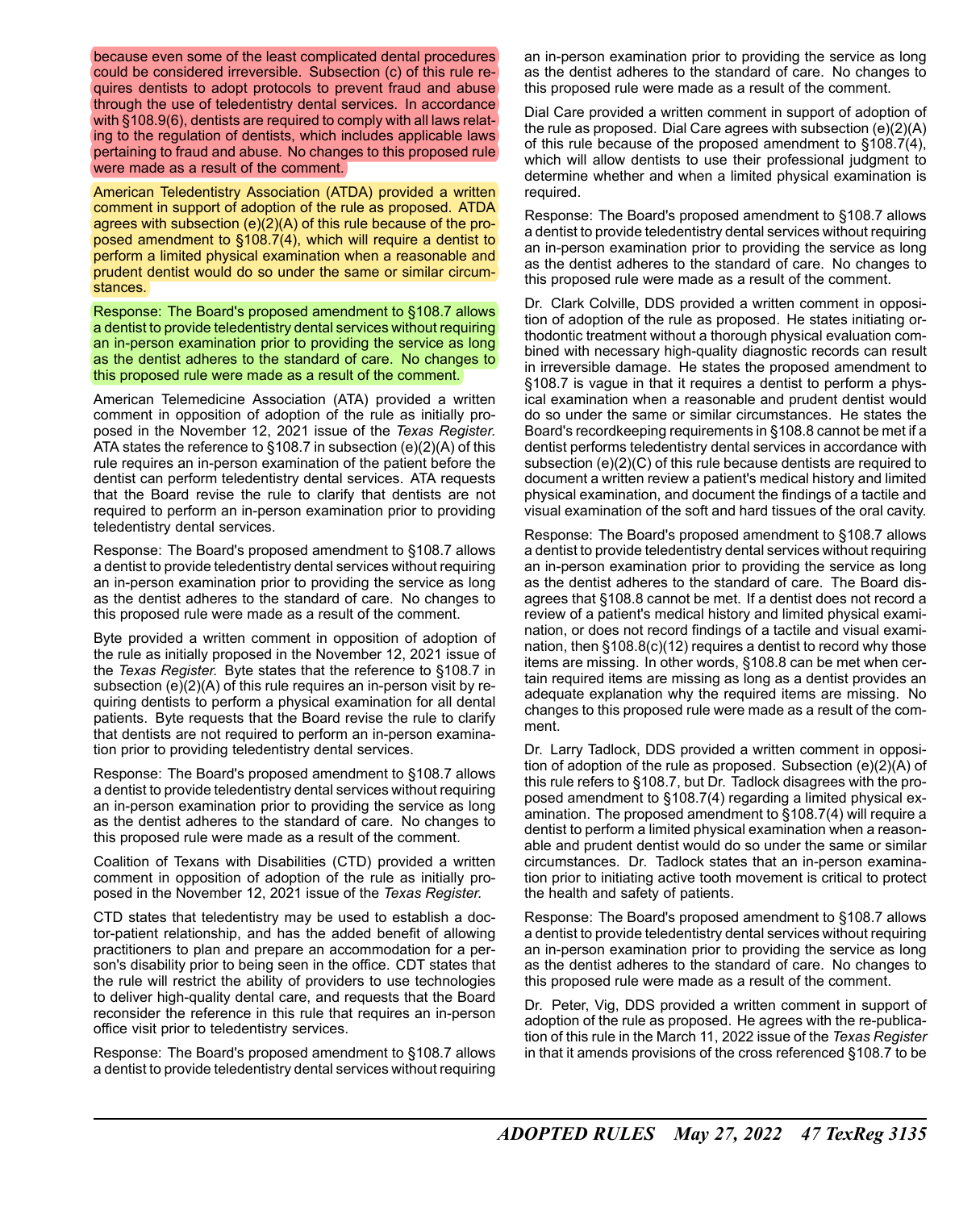based on what a reasonable and prudent dentist would do so under the same or similar circumstances.

Response: The Board's proposed amendment to §108.7 allows a dentist to provide teledentistry dental services without requiring an in-person examination prior to providing the service as long as the dentist adheres to the standard of care. No changes to this proposed rule were made as a result of the comment.

Dr. Rhonda Stokley, DDS provided a written comment in opposition of adoption of the rule as initially proposed in the November 12, 2021 issue of the *Texas Register.* Dr. Stokley requests that the Board revise the rule to explicitly state that teledentistry is allowed for dental public health programs. Dr. Stokley also requests clarification on the application of subsection (e)(2)(B) in public health programs as there may not be an existing patient relationship based on the nature of these programs.

Response: A dentist, dental hygienist, or dental assistant who works for a dental public health program can provide teledentistry services to a patient located in Texas if they hold an active Texas license or registration issued by the Board, and they follow all applicable law. A dentist may use teledentistry technologies to establish a practitioner-patient relationship. No changes to this proposed rule were made as a result of the comment.

Representative Stephanie Klick and Senator Charles Perry provided a written comment in opposition of adoption of the rule as initially proposed in the November 12, 2022 issue of the *Texas Register.* They state that a physician can treat a patient without having an in-person visit as long as the standard of care is met, however the physician must ask the patient to come into the office if the diagnosis or treatment utilizing telemedicine is not adequate or consistent with the standard of care. They request that the Board reconsider the in-person requirement referenced in the proposed rule so that patients can utilize teledentistry dental services without imposing barriers that do not exist in telemedicine.

Response: The Board's proposed amendment to §108.7 allows a dentist to provide teledentistry dental services without requiring an in-person examination prior to providing the service as long as the dentist adheres to the standard of care. No changes to this proposed rule were made as a result of the comment.

Senator Lois Kolkhorst provided a written comment in opposition of adoption of the rule as proposed. She states evidence supports that the minimum standard of care for dental treatment requires an in-person physical examination before beginning orthodontic treatment, and effective orthodontic treatment cannot be provided by relying solely on photographs. She requests that the Board revise the rule to require an in-person examination before a patient begins orthodontic treatment, or prior to treatment for an irreversible dental procedure.

Response: The Board's proposed amendment to §108.7 allows a dentist to provide teledentistry dental services without requiring an in-person examination prior to providing the service as long as the dentist adheres to the standard of care. The Board declines to include rule language pertaining to an irreversible procedure because even some of the least complicated dental procedures could be considered irreversible. No changes to this proposed rule were made as a result of the comment.

Smile Direct Club (Smile Direct) provided a written comment in opposition of adoption of the rule as proposed. Smile Direct states that the Board has made clear that the minimum standard of care for the practice of dentistry, including teledentistry, is consistent with that of a reasonable and prudent dentist under the same or similar circumstances. Smile Direct states that the recordkeeping requirement in §108.8(c) could appear to require through the phrase "records must include documentation of the following when services are rendered" mandatory radiographs and tactile examinations regardless of the clinical appropriateness of such diagnostics. Smile Direct requests that the Board consider issuing a policy statement on the application of recordkeeping. Smile Direct requests that the Board replace the language in subsection (c) of this rule to the following: "Teledentistry dental services may only be provided following the patient's initiation of a dentist-patient relationship or pursuant to a referral made by a patient's licensed dentist with whom the patient has an established dentist-patient relationship."

Response: The Board disagrees with Smile Direct's interpretation of §108.8. If a dentist does not have documentation of radiographs or a tactile examination, then §108.8(c)(12) requires a dentist to record why those items are missing. In other words, §108.8 can be met when certain required items are missing as long as a dentist provides an adequate explanation why the required items are missing. Subsection (c) of this rule requires dentists to adopt protocols to prevent fraud and abuse through the use of teledentistry dental services. In accordance with §108.9(6), dentists are required to comply with all laws relating to the regulation of dentists, which includes applicable laws pertaining to fraud and abuse. No changes to this proposed rule were made as a result of the comment.

Smile Doctors provided a written comment in support of adoption of the rule as initially proposed in the November 12, 2021 issue of the *Texas Register.* Smile Doctors is concerned that patients are not receiving appropriate initial care. Smile Doctors states that doctor directed care following an initial physical evaluation will protect patients and improve treatment outcomes.

Response: The Board's proposed amendment to §108.7 allows a dentist to provide teledentistry dental services without requiring an in-person examination prior to providing the service as long as the dentist adheres to the standard of care. No changes to this proposed rule were made as a result of the comment.

Tech Net provided a written comment in support of adoption of the rule as proposed. Tech Net was originally concerned with the reference to §108.7 in subsection (e)(2)(A) of this rule because Tech Net states it would have required an in-person examination prior to providing teledentistry dental services. TechNet states that the proposed amendment to §108.7 ensures access to oral healthcare.

Response: The Board's proposed amendment to §108.7 allows a dentist to provide teledentistry dental services without requiring an in-person examination prior to providing the service as long as the dentist adheres to the standard of care. No changes to this proposed rule were made as a result of the comment.

Texas Academy of Pediatric Dentistry (TAPD) provided a written comment in opposition of adoption of the rule as initially proposed in the November 12, 2021 issue of the *Texas Register.* Subsection (e)(2)(A) of this rule refers to §108.7, but TAPD disagrees with the proposed amendment to §108.7(4) regarding a limited physical examination. The proposed amendment to §108.7(4) will require a dentist to perform a limited physical examination when a reasonable and prudent dentist would do so under the same or similar circumstances. TAPD requests that the Board revise the rule to require a physical examination at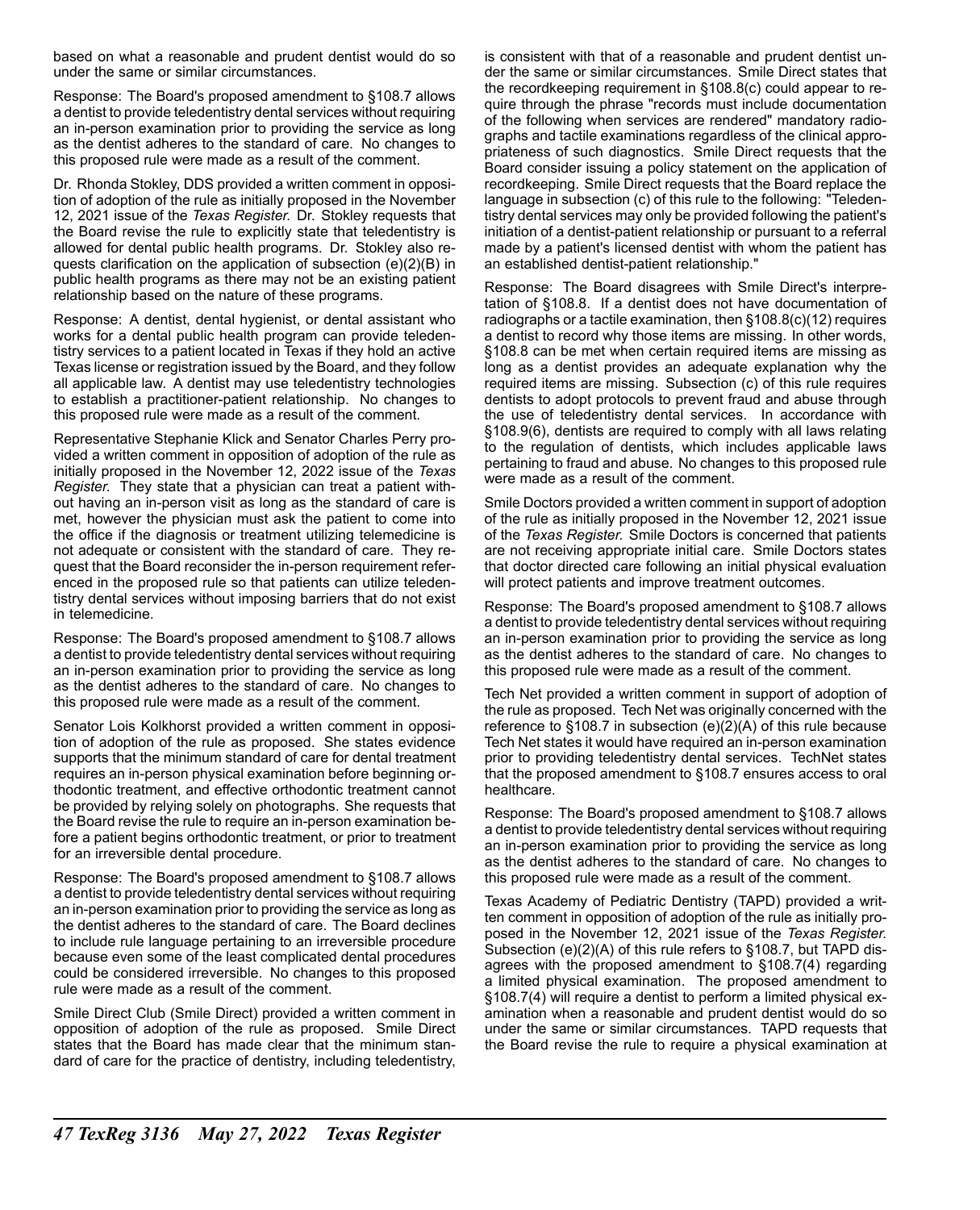least annually because physical dental examinations are important for preventative care and maintaining a child's oral health.

Response: The Board's proposed amendment to §108.7 allows a dentist to provide teledentistry dental services without requiring an in-person examination prior to providing the service as long as the dentist adheres to the standard of care. No changes to this proposed rule were made as a result of the comment.

Texas Association of Business (TAB) provided a written comment in opposition of adoption of the rule as initially proposed in the November 12, 2021 issue of the *Texas Register.* TAB states the reference to §108.7 in subsection (e)(2)(A) of this rule requires an in-person examination of the patient before the dentist can perform teledentistry dental services. TAB requests that the Board revise the rule to clarify that dentists are not required to perform an in-person examination prior to providing teledentistry dental services.

Response: The Board's proposed amendment to §108.7 allows a dentist to provide teledentistry dental services without requiring an in-person examination prior to providing the service as long as the dentist adheres to the standard of care. No changes to this proposed rule were made as a result of the comment.

Texas Association of Orthodontists (TAO) provided a written comment in opposition of adoption of the rule as proposed. Subsection (e)(2)(A) of this rule refers to §108.7, but TAO disagrees with the proposed amendment to §108.7(4) regarding a limited physical examination. The proposed amendment to §108.7(4) will require a dentist to perform a limited physical examination when a reasonable and prudent dentist would do so under the same or similar circumstances. TAO requests that the Board revise the rule to require dentists to perform a physical examination on a patient prior to performing an irreversible dental procedure. TAO is also concerned that subsection (c) does not clearly indicate what is expected from licensees and requests further details regarding the rule's prevention of fraud and abuse.

Response: The Board's proposed amendment to §108.7 allows a dentist to provide teledentistry dental services without requiring an in-person examination prior to providing the service as long as the dentist adheres to the standard of care. The Board declines to include rule language pertaining to an irreversible procedure because even some of the least complicated dental procedures could be considered irreversible. Subsection (c) of this rule requires dentists to adopt protocols to prevent fraud and abuse through the use of teledentistry dental services. In accordance with §108.9(6), dentists are required to comply with all laws relating to the regulation of dentists, which includes applicable laws pertaining to fraud and abuse. No changes to this proposed rule were made as a result of the comment.

Texas Conservative Coalition Research Institute (TCCRI) provided a written comment in opposition of adoption of the rule as initially proposed in the November 12, 2021 issue of the *Texas Register.* TCCRI is concerned with subsection (e)(2)(A) of this rule in that it references §108.7, which appears to require a physical in-person examination to establish the practitioner-patient relationship prior to the provision of teledentistry services. TC-CRI requests that the Board require dentists to establish a practitioner-patient relationship, but not require that to be done solely by an in-office visit.

Response: The Board's proposed amendment to §108.7 allows a dentist to provide teledentistry dental services without requiring an in-person examination prior to providing the service as long as the dentist adheres to the standard of care. No changes to this proposed rule were made as a result of the comment.

Texas Dental Association (TDA) provided a written comment in opposition of adoption of the rule as proposed. TDA believes the proposed rule is consistent with House Bill 2056, however it requests that the Board change subsection (e)(5) of this rule to the following: "Any individual may provide any photography or digital imaging to a Texas licensed dentist or Texas licensed dental hygienist for the sole and limited purpose of screening, assessment, or examination *that is within the scope of that dentist's or hygienist's respective license."* TDA states that this change will ensure there is no confusion about the scope of practice under teledentistry.

Response: The scope of practice for dentists and hygienists is specified in the Dental Practice Act and Board rules, and this proposed rule does not change or expand the law in this regard. No changes to this proposed rule were made as a result of the comment.

Texas e-Health Alliance submitted a comment in opposition of adoption of the rule as initially proposed in the November 12, 2021 issue of the *Texas Register.* The organization is concerned the rule's reference to §108.7 prevents technology from being used to replicate an in-person physical examination under any circumstances.

Response: The Board's proposed amendment to §108.7 allows a dentist to provide teledentistry dental services without requiring an in-person examination prior to providing the service as long as the dentist adheres to the standard of care. No changes to this proposed rule were made as a result of the comment.

Texas Public Policy Foundation (TPPF) submitted a comment in opposition of adoption of

the rule as proposed in the November 12, 2021 issue of the *Texas Register.* TPPF states that the requirement of an in-person examination inhibits practitioners of teledentistry from expanding their practices by increasing the difficulty of reaching new markets that teledentistry technologies make easy and efficient.

Response: The Board's proposed amendment to §108.7 allows a dentist to provide teledentistry dental services without requiring an in-person examination prior to providing the service as long as the dentist adheres to the standard of care. No changes to this proposed rule were made as a result of the comment.

United Spinal Association (United Spinal) submitted a written comment in opposition of

adoption of the rule as initially proposed in the November 12, 2021 issue of the *Texas Register*. United Spinal provides that teledentistry is a valuable tool, especially for people with mobility challenges, and the in-person examination requirement would make access to teledentistry impossible. United Spinal states that this requirement is unnecessary so long as the treatment is performed to the standard of care. United Spinal requests that the Board remove the reference to §108.7 in subsection (e)(2)(A) of this rule.

Response: The Board's proposed amendment to §108.7 allows a dentist to provide teledentistry dental services without requiring an in-person examination prior to providing the service as long as the dentist adheres to the standard of care. No changes to this proposed rule were made as a result of the comment.